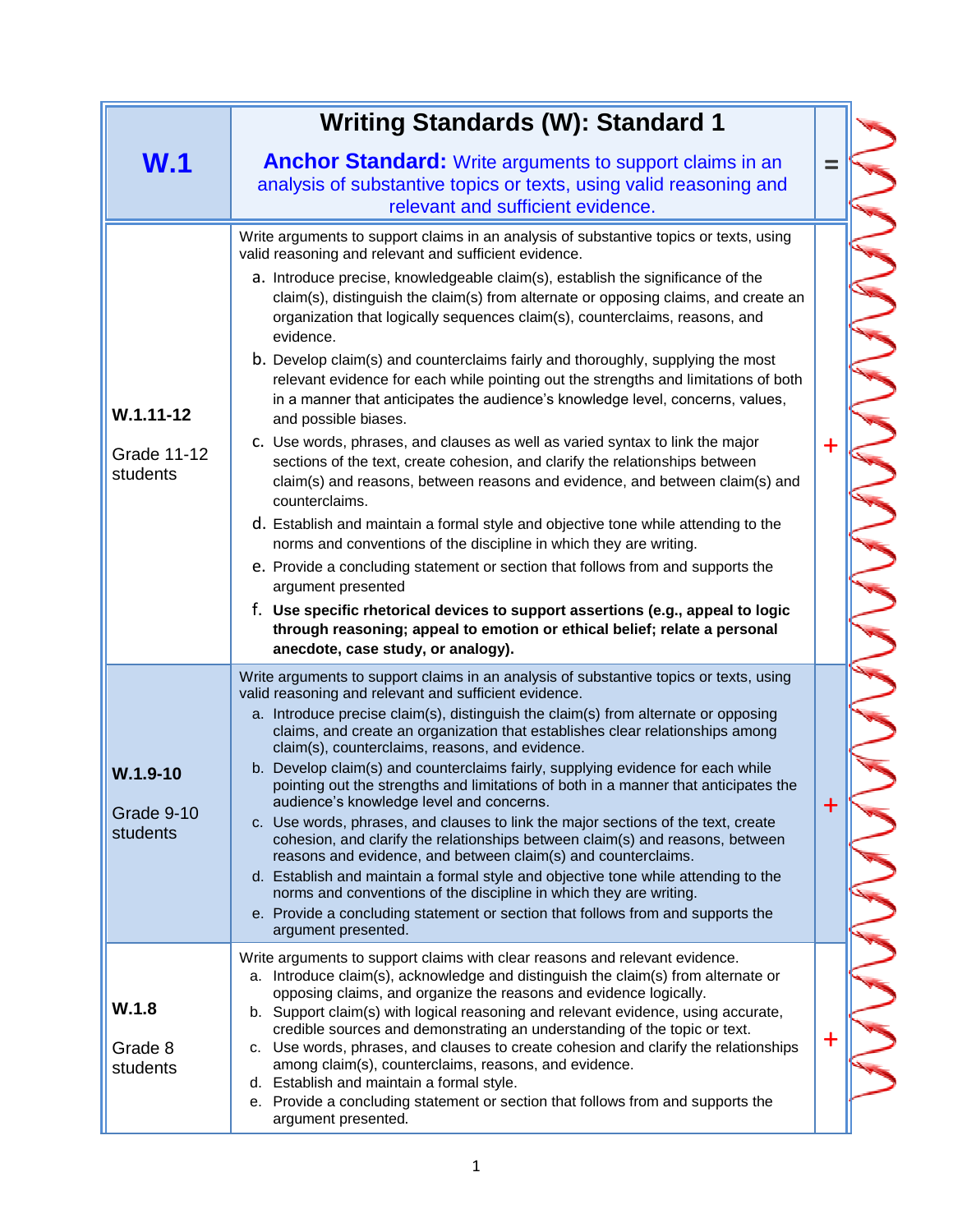| W.1                               | <b>Writing Standards (W): Standard 1</b>                                                                                                                                                                                                                                                                                                                                                                                                                                                                                                                                                                                                                                                         |             |
|-----------------------------------|--------------------------------------------------------------------------------------------------------------------------------------------------------------------------------------------------------------------------------------------------------------------------------------------------------------------------------------------------------------------------------------------------------------------------------------------------------------------------------------------------------------------------------------------------------------------------------------------------------------------------------------------------------------------------------------------------|-------------|
| W.1.7<br>Grade 7<br>students      | Write arguments to support claims with clear reasons and relevant evidence.<br>a. Introduce claim(s), acknowledge and address alternate or opposing claims,<br>and organize the reasons and evidence logically.<br>b. Support claim(s) or counterarguments with logical reasoning and relevant<br>evidence, using accurate, credible sources and demonstrating an<br>understanding of the topic or text.<br>c. Use words, phrases, and clauses to create cohesion and clarify the<br>relationships among claim(s), reasons, and evidence.<br>d. Establish and maintain a formal style.<br>e. Provide a concluding statement or section that follows from and supports the<br>argument presented. | $\ddag$     |
| W.1.6<br>Grade 6<br>students      | Write arguments to support claims with clear reasons and relevant evidence.<br>a. Introduce claim(s) and organize the reasons and evidence clearly.<br>b. Support claim(s) with clear reasons and relevant evidence, using credible<br>sources and demonstrating an understanding of the topic or text.<br>c. Use words, phrases, and clauses to clarify the relationships among claim(s)<br>and reasons.<br>d. Establish and maintain a formal style.<br>e. Provide a concluding statement or section that follows from the argument<br>presented.                                                                                                                                              | $\ddag$     |
| W.1.5<br>Grade 5<br>students      | Write opinion pieces on topics or texts, supporting a point of view with reasons and<br>information.<br>a. Introduce a topic or text clearly, state an opinion, and create an organizational<br>structure in which ideas are logically grouped to support the writer's purpose.<br>b. Provide logically ordered reasons that are supported by facts and details.<br>c. Link opinion and reasons using words, phrases, and clauses (e.g.,<br>consequently, specifically).<br>d. Provide a concluding statement or section related to the opinion presented.                                                                                                                                       | $\ddot{}$   |
| W.1.4<br>Grade 4<br>students      | Write opinion pieces on topics or texts, supporting a point of view with reasons and<br>information.<br>a. Introduce a topic or text clearly, state an opinion, and create an organizational<br>structure in which related ideas are grouped to support the writer's purpose.<br>b. Provide reasons that are supported by facts and details.<br>c. Link opinion and reasons using words and phrases (e.g., for instance, in order<br>to, in addition).<br>d. Provide a concluding statement or section related to the opinion presented.                                                                                                                                                         | $+$         |
| W.1.3<br>Grade 3<br>students      | Write opinion pieces on topics or texts, supporting a point of view with reasons.<br>a. Introduce the topic or text they are writing about, state an opinion, and create<br>an organizational structure that lists reasons.<br>b. Provide reasons that support the opinion.<br>c. Use linking words and phrases (e.g., because, therefore, since, for example) to<br>connect opinion and reasons.<br>d. Provide a concluding statement or section.                                                                                                                                                                                                                                               | $\mathbf +$ |
| W.1.2<br>Grade 2<br>students      | Write opinion pieces in which they introduce the topic or book they are writing about,<br>state an opinion, supply reasons that support the opinion, use linking words (e.g.,<br>because, and, also) to connect opinion and reasons, and provide a concluding<br>statement or section.                                                                                                                                                                                                                                                                                                                                                                                                           | $\ddag$     |
| W.1.1<br>Grade 1<br>students      | Write opinion pieces in which they introduce the topic or name the book they are<br>writing about, state an opinion, supply a reason for the opinion, and provide some<br>sense of closure.                                                                                                                                                                                                                                                                                                                                                                                                                                                                                                      | $\ddagger$  |
| W.1.K<br>Kindergarten<br>students | Use a combination of drawing, dictating, and writing to compose opinion pieces<br>in which they tell a reader the topic or the name of the book they are writing about and<br>state an opinion or preference about the topic or book (e.g., My favorite book is ).                                                                                                                                                                                                                                                                                                                                                                                                                               | $\mathbf +$ |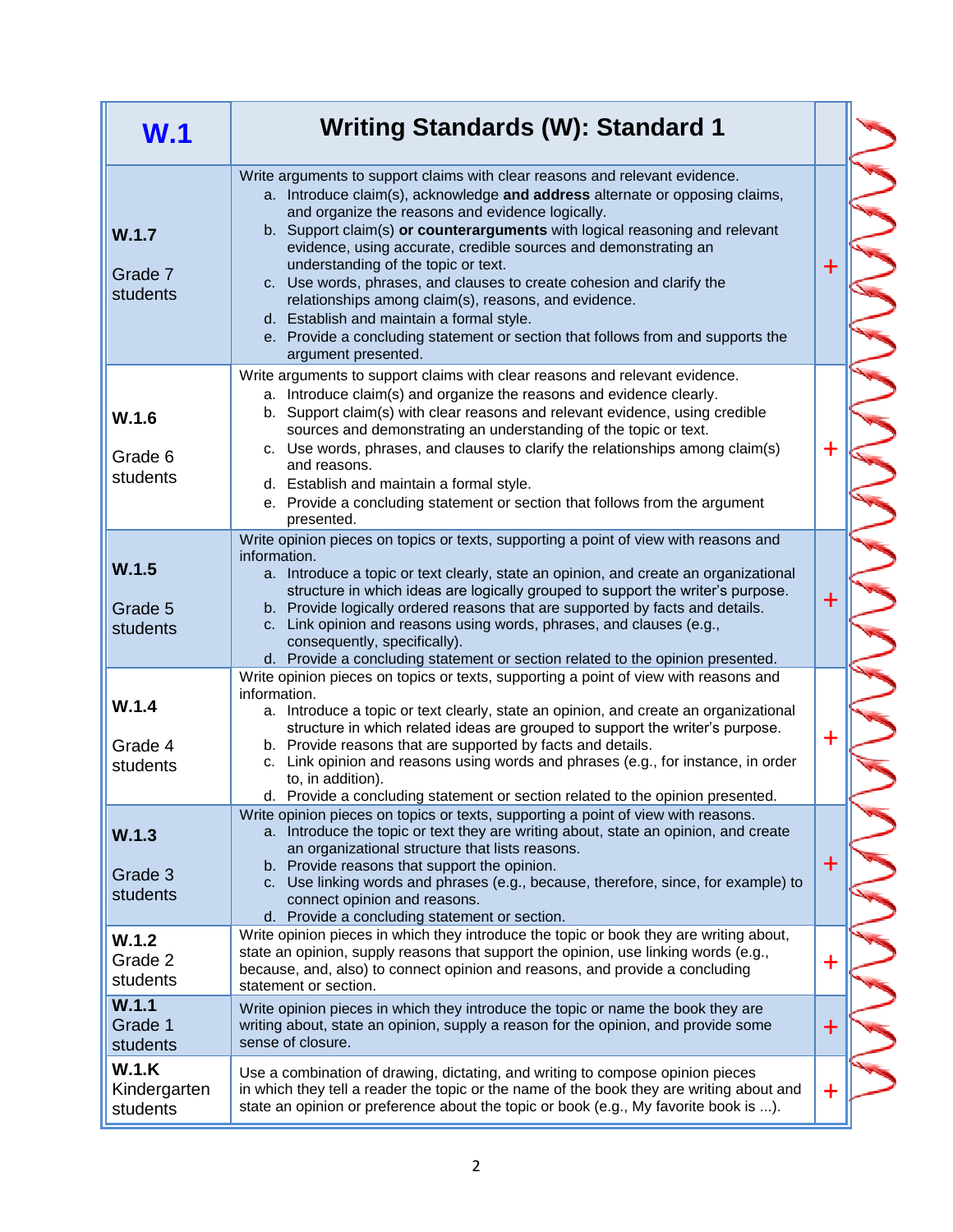|                                                 | <b>Writing Standards (W): Standard 2</b>                                                                                                                                                                                                                                                                                                                                                                                                                                                                                                                                                                                                                                                                                                                                                                                                                                                                                                                                                                                                                                                                                                                                                                                                                                                                                                                                                                                                                                            |             |
|-------------------------------------------------|-------------------------------------------------------------------------------------------------------------------------------------------------------------------------------------------------------------------------------------------------------------------------------------------------------------------------------------------------------------------------------------------------------------------------------------------------------------------------------------------------------------------------------------------------------------------------------------------------------------------------------------------------------------------------------------------------------------------------------------------------------------------------------------------------------------------------------------------------------------------------------------------------------------------------------------------------------------------------------------------------------------------------------------------------------------------------------------------------------------------------------------------------------------------------------------------------------------------------------------------------------------------------------------------------------------------------------------------------------------------------------------------------------------------------------------------------------------------------------------|-------------|
| W.2                                             | <b>Anchor Standard:</b> Write informative/explanatory texts to examine<br>and convey complex ideas and information clearly and accurately<br>through the effective selection, organization, and analysis of content.                                                                                                                                                                                                                                                                                                                                                                                                                                                                                                                                                                                                                                                                                                                                                                                                                                                                                                                                                                                                                                                                                                                                                                                                                                                                |             |
| $W.2.11 - 12$<br><b>Grade 11-12</b><br>students | Write informative/explanatory texts to examine and convey complex ideas, concepts, and<br>Information clearly and accurately through the effective selection, organization, and analysis of<br>content.<br>a. Introduce a topic or thesis statement; organize complex ideas, concepts, and<br>information so that each new element builds on that which precedes it to create a unified<br>whole; include formatting (e.g., headings), graphics (e.g., figures, tables), and multimedia<br>when useful to aiding comprehension.<br>b. Develop the topic thoroughly by selecting the most significant and relevant facts,<br>extended definitions, concrete details, quotations, or other information and examples<br>appropriate to the audience's knowledge of the topic.<br>c. Use appropriate and varied transitions and syntax to link the major sections of the text,<br>create cohesion, and clarify the relationships among complex ideas and concepts.<br>d. Use precise language, domain-specific vocabulary, and techniques such as metaphor,<br>simile, and analogy to manage the complexity of the topic.<br>e. Establish and maintain a formal style and objective tone while attending to the norms<br>and conventions of the discipline in which they are writing.<br>Provide a concluding statement or section that follows from and supports the information<br>f.<br>or explanation presented (e.g., articulating implications or the significance of the topic). | ╉           |
| $W.2.9-10$<br>Grade 9-10<br>students            | Write informative/explanatory texts to examine and convey complex ideas, concepts, and<br>Information clearly and accurately through the effective selection, organization, and analysis of<br>content.<br>a. Introduce a topic or thesis statement; organize complex ideas, concepts, and<br>information to make important connections and distinctions; include formatting (e.g.,<br>headings), graphics (e.g., figures, tables), and multimedia when useful to aiding<br>comprehension.<br>b. Develop the topic with well-chosen, relevant, and sufficient facts, extended definitions,<br>concrete details, quotations, or other information and examples appropriate to the<br>audience's knowledge of the topic.<br>c. Use appropriate and varied transitions to link the major sections of the text, create<br>cohesion, and clarify the relationships among complex ideas and concepts.<br>d. Use precise language and domain-specific vocabulary to manage the complexity of the<br>τορις.<br>e. Establish and maintain a formal style and objective tone while attending to the norms<br>and conventions of the discipline in which they are writing.<br>Provide a concluding statement or section that follows from and supports the information<br>f.<br>or explanation presented (e.g., articulating implications or the significance of the topic).                                                                                                                   | $\mathbf +$ |
| W.2.8<br>Grade 8<br>students                    | Write informative/explanatory texts, including career development documents (e.g., simple<br>business letters and job applications), to examine a topic and convey ideas, concepts, and<br>information through the selection, organization, and analysis of relevant content.<br>Introduce a topic or thesis statement clearly, previewing what is to follow; organize<br>а.<br>ideas, concepts, and information into broader categories; include formatting (e.g.,<br>headings), graphics (e.g., charts, tables), and multimedia when useful to aiding<br>comprehension.<br>b. Develop the topic with relevant, well-chosen facts, definitions, concrete details,<br>quotations, or other information and examples.<br>c. Use appropriate and varied transitions to create cohesion and clarify the relationships<br>among ideas and concepts.<br>d. Use precise language and domain-specific vocabulary to inform about or explain the<br>topic.<br>e. Establish and maintain a formal style.<br>Provide a concluding statement or section that follows from and supports the information<br>f.<br>or explanation presented.                                                                                                                                                                                                                                                                                                                                                      | ╈           |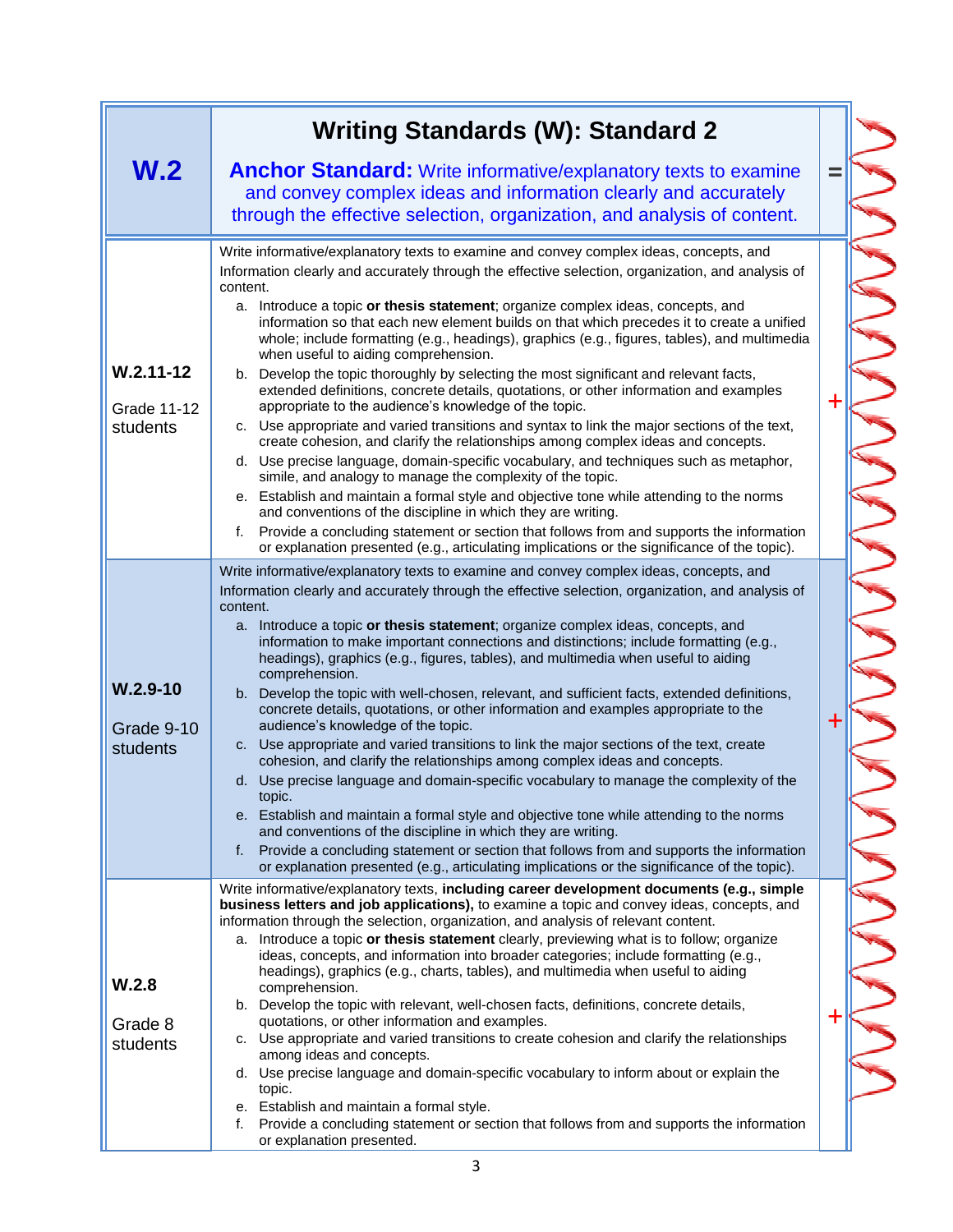| W.2                          | <b>Writing Standards (W): Standard 2</b>                                                                                                                                                                                                                                                                                                                                                                                                                                                                                                                                                                                                                                                                                                                                                                                                                                                                                                                                                                                                                                      |             |  |
|------------------------------|-------------------------------------------------------------------------------------------------------------------------------------------------------------------------------------------------------------------------------------------------------------------------------------------------------------------------------------------------------------------------------------------------------------------------------------------------------------------------------------------------------------------------------------------------------------------------------------------------------------------------------------------------------------------------------------------------------------------------------------------------------------------------------------------------------------------------------------------------------------------------------------------------------------------------------------------------------------------------------------------------------------------------------------------------------------------------------|-------------|--|
| W.2.7<br>Grade 7<br>students | Write informative/explanatory texts to examine a topic and convey ideas, concepts, and<br>Information through the selection, organization, and analysis of relevant content.<br>Introduce a topic or thesis statement clearly, previewing what is to follow;<br>a.<br>organize ideas, concepts, and information, using strategies such as definition,<br>classification, comparison/contrast, and cause/ effect; include formatting (e.g.,<br>headings), graphics (e.g., charts, tables), and multimedia when useful to aiding<br>comprehension.<br>b. Develop the topic with relevant facts, definitions, concrete details, quotations, or<br>other information and examples.<br>c. Use appropriate transitions to create cohesion and clarify the relationships among<br>ideas and concepts.<br>d. Use precise language and domain-specific vocabulary to inform about or explain the<br>topic.<br>e. Establish and maintain a formal style.<br>Provide a concluding statement or section that follows from and supports the<br>f.<br>information or explanation presented. | $\mathbf +$ |  |
| W.2.6<br>Grade 6<br>students | Write informative/explanatory texts to examine a topic and convey ideas, concepts, and<br>Information through the selection, organization, and analysis of relevant content.<br>Introduce a topic or thesis statement; organize ideas, concepts, and information,<br>a.<br>using strategies such as definition, classification, comparison/contrast, and<br>cause/effect; include formatting (e.g., headings), graphics (e.g., charts, tables), and<br>multimedia when useful to aiding comprehension.<br>b. Develop the topic with relevant facts, definitions, concrete details, quotations, or<br>other information and examples.<br>c. Use appropriate transitions to clarify the relationships among ideas and concepts.<br>d. Use precise language and domain-specific vocabulary to inform about or explain the<br>topic.<br>e. Establish and maintain a formal style.<br>Provide a concluding statement or section that follows from the information or<br>f.<br>explanation presented.                                                                               | ┿           |  |
| W.2.5<br>Grade 5<br>students | Write informative/explanatory texts to examine a topic and convey ideas and information<br>clearly.<br>a. Introduce a topic clearly, provide a general observation and focus, and group related<br>information logically; include formatting (e.g., headings), illustrations, and<br>multimedia when useful to aiding comprehension.<br>b. Develop the topic with facts, definitions, concrete details, quotations, or other<br>information and examples related to the topic.<br>c. Link ideas within and across categories of information using words, phrases, and<br>clauses (e.g., in contrast, especially).<br>d. Use precise language and domain-specific vocabulary to inform about or explain the<br>topic.<br>e. Provide a concluding statement or section related to the information or explanation<br>presented.                                                                                                                                                                                                                                                  | $\bm{+}$    |  |
| W.2.4<br>Grade 4<br>students | Write informative/explanatory texts to examine a topic and convey ideas and information<br>clearly.<br>a. Introduce a topic clearly and group related information in paragraphs and sections;<br>include formatting (e.g., headings), illustrations, and multimedia when useful to<br>aiding comprehension.<br>b. Develop the topic with facts, definitions, concrete details, quotations, or other<br>information and examples related to the topic.<br>c. Link ideas within categories of information using words and phrases (e.g., another,<br>for example, also, because).<br>d. Use precise language and domain-specific vocabulary to inform about or explain the<br>topic.<br>e. Provide a concluding statement or section related to the information or explanation<br>presented.                                                                                                                                                                                                                                                                                    | $\mathbf +$ |  |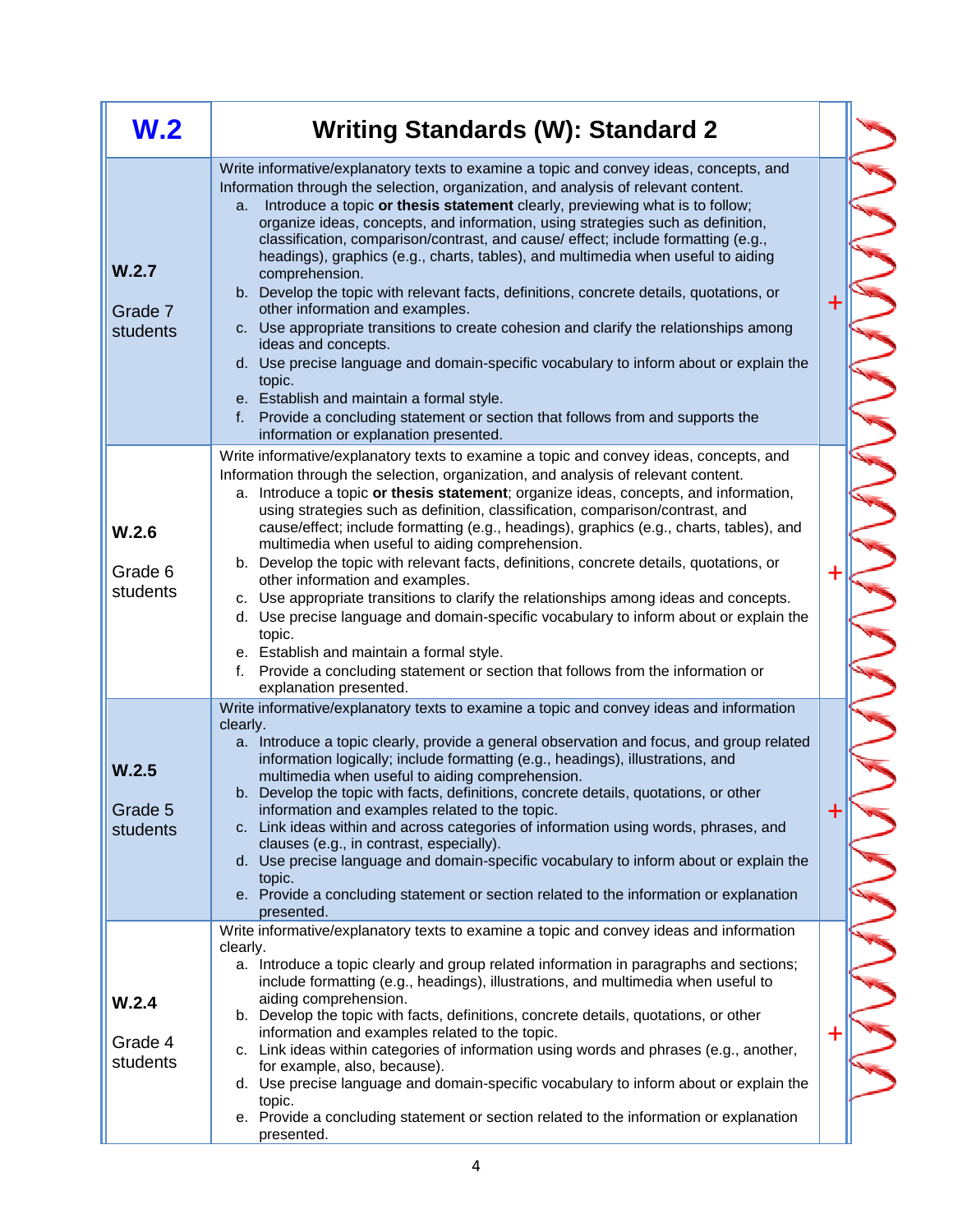| W <sub>2</sub>                    | <b>Writing Standards (W): Standard 2</b>                                                                                                                                                                                                                                                                                                                                                                                                                                         |  |
|-----------------------------------|----------------------------------------------------------------------------------------------------------------------------------------------------------------------------------------------------------------------------------------------------------------------------------------------------------------------------------------------------------------------------------------------------------------------------------------------------------------------------------|--|
| W.2.3<br>Grade 3<br>students      | Write informative/explanatory texts to examine a topic and convey ideas and information<br>clearly.<br>a. Introduce a topic and group related information together; include illustrations when<br>useful to aiding comprehension.<br>b. Develop the topic with facts, definitions, and details.<br>c. Use linking words and phrases (e.g., also, another, and, more, but) to connect ideas<br>within categories of information.<br>d. Provide a concluding statement or section. |  |
| W.2.2<br>Grade 2<br>students      | Write informative/explanatory texts in which they introduce a topic, use facts and<br>definitions to develop points, and provide a concluding statement or section.                                                                                                                                                                                                                                                                                                              |  |
| W.2.1<br>Grade 1<br>students      | Write informative/explanatory texts in which they name a topic, supply some facts about<br>the topic, and provide some sense of closure.                                                                                                                                                                                                                                                                                                                                         |  |
| W.2.K<br>Kindergarten<br>students | Use a combination of drawing, dictating, and writing to compose informative/explanatory<br>texts in which they name what they are writing about and supply some information about<br>the topic.                                                                                                                                                                                                                                                                                  |  |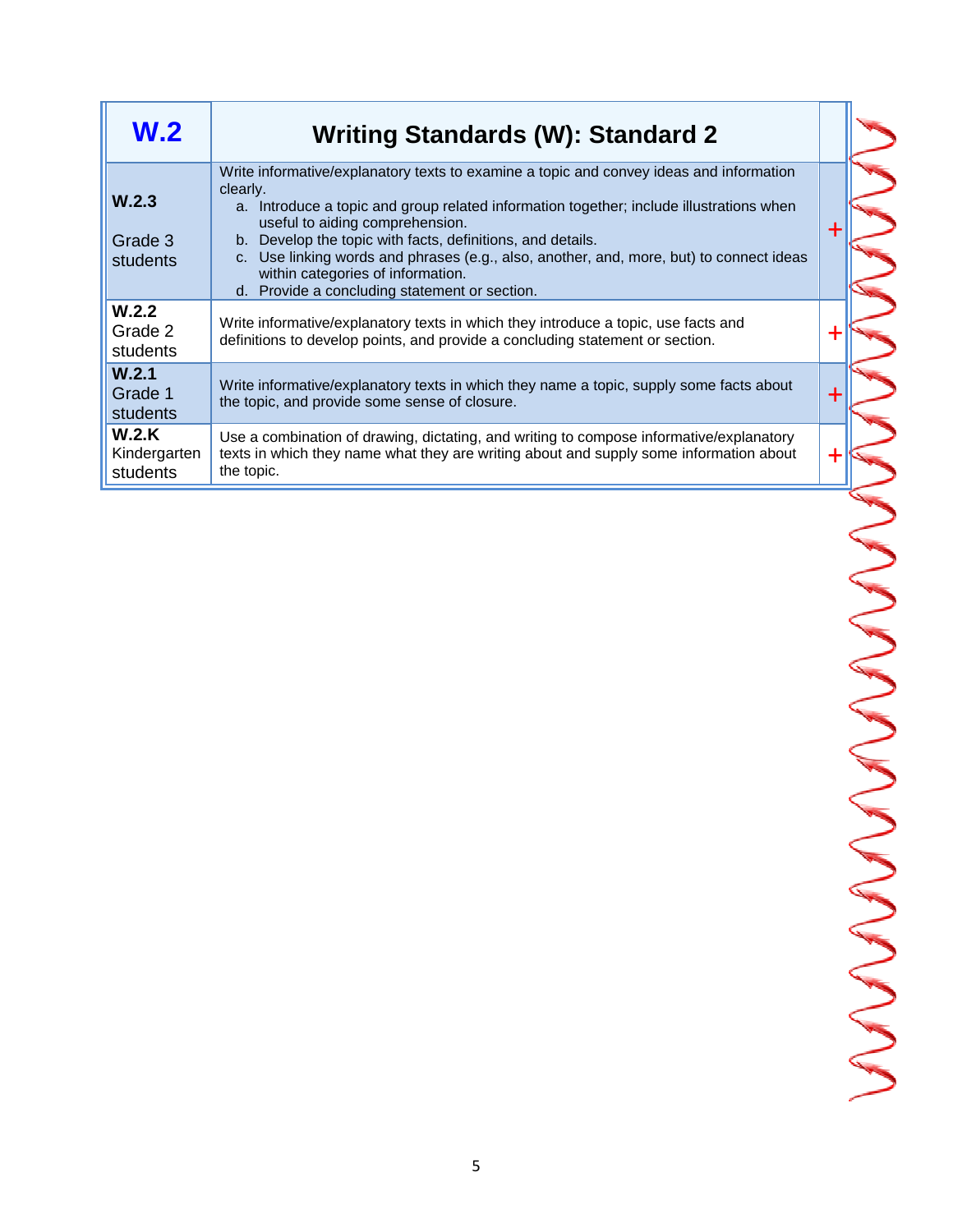|                                          | <b>Writing Standards (W): Standard 3</b>                                                                                                                                                                                                                                                                                                                                                                                                                                                                                                                                                                                                                                                                                                                                                                                                                                                                                                                                                                                                                                                                                                            |             |
|------------------------------------------|-----------------------------------------------------------------------------------------------------------------------------------------------------------------------------------------------------------------------------------------------------------------------------------------------------------------------------------------------------------------------------------------------------------------------------------------------------------------------------------------------------------------------------------------------------------------------------------------------------------------------------------------------------------------------------------------------------------------------------------------------------------------------------------------------------------------------------------------------------------------------------------------------------------------------------------------------------------------------------------------------------------------------------------------------------------------------------------------------------------------------------------------------------|-------------|
| W <sub>.3</sub>                          | <b>Anchor Standard:</b> Write narratives to develop real or imagined<br>experiences or events using effective technique, well-chosen details,<br>and well-structured event sequences.                                                                                                                                                                                                                                                                                                                                                                                                                                                                                                                                                                                                                                                                                                                                                                                                                                                                                                                                                               |             |
| $W.3.11 - 12$<br>Grade 11-12<br>students | Write narratives to develop real or imagined experiences or events using effective technique,<br>well-chosen details, and well-structured event sequences.<br>a. Engage and orient the reader by setting out a problem, situation, or observation and its<br>significance, establishing one or multiple point(s) of view, and introducing a narrator<br>and/or characters; create a smooth progression of experiences or events.<br>b. Use narrative techniques, such as dialogue, pacing, description, reflection, and multiple<br>plot lines, to develop experiences, events, and/or characters.<br>c. Use a variety of techniques to sequence events so that they build on one another to<br>create a coherent whole and build toward a particular tone and outcome (e.g., a sense<br>of mystery, suspense, growth, or resolution).<br>d. Use precise words and phrases, telling details, and sensory language to convey a vivid<br>picture of the experiences, events, setting, and/or characters.<br>e. Provide a conclusion that follows from and reflects on what is experienced, observed, or<br>resolved over the course of the narrative. | $\ddot{}$   |
| $W.3.9-10$<br>Grade 9-10<br>students     | Write narratives to develop real or imagined experiences or events using effective technique,<br>well-chosen details, and well-structured event sequences.<br>Engage and orient the reader by setting out a problem, situation, or observation,<br>a.<br>establishing one or multiple point(s) of view, and introducing a narrator and/or<br>characters; create a smooth progression of experiences or events.<br>b. Use narrative techniques, such as dialogue, pacing, description, reflection, and multiple<br>plot lines, to develop experiences, events, and/or characters.<br>c. Use a variety of techniques to sequence events so that they build on one another to<br>create a coherent whole.<br>d. Use precise words and phrases, telling details, and sensory language to convey a vivid<br>picture of the experiences, events, setting, and/or characters.<br>e. Provide a conclusion that follows from and reflects on what is experienced, observed, or<br>resolved over the course of the narrative.                                                                                                                                 | $+$         |
| W.3.8<br>Grade 8<br>students             | Write narratives to develop real or imagined experiences or events using effective technique,<br>relevant descriptive details, and well-structured event sequences.<br>a. Engage and orient the reader by establishing a context and point of view and<br>introducing a narrator and/or characters; organize an event sequence that unfolds<br>naturally and logically.<br>b. Use narrative techniques, such as dialogue, pacing, description, and reflection, to<br>develop experiences, events, and/or characters.<br>c. Use a variety of transition words, phrases, and clauses to convey sequence, signal<br>shifts from one time frame or setting to another, and show the relationships among<br>experiences and events.<br>d. Use precise words and phrases, relevant descriptive details, and sensory language to<br>capture the action and convey experiences and events.<br>e. Provide a conclusion that follows from and reflects on the narrated experiences or<br>events.                                                                                                                                                              | $\mathbf +$ |
| W.3.7<br>Grade 7<br>students             | Write narratives to develop real or imagined experiences or events using effective technique,<br>relevant descriptive details, and well-structured event sequences.<br>a. Engage and orient the reader by establishing a context and point of view and<br>introducing a narrator and/or characters; organize an event sequence that unfolds<br>naturally and logically.<br>b. Use narrative techniques, such as dialogue, pacing, and description, to develop<br>experiences, events, and/or characters.<br>c. Use a variety of transition words, phrases, and clauses to convey sequence and signal<br>shifts from one time frame or setting to another.<br>d. Use precise words and phrases, relevant descriptive details, and sensory language to<br>capture the action and convey experiences and events.<br>e. Provide a conclusion that follows from and reflects on the narrated experiences or<br>events                                                                                                                                                                                                                                    | $\mathbf +$ |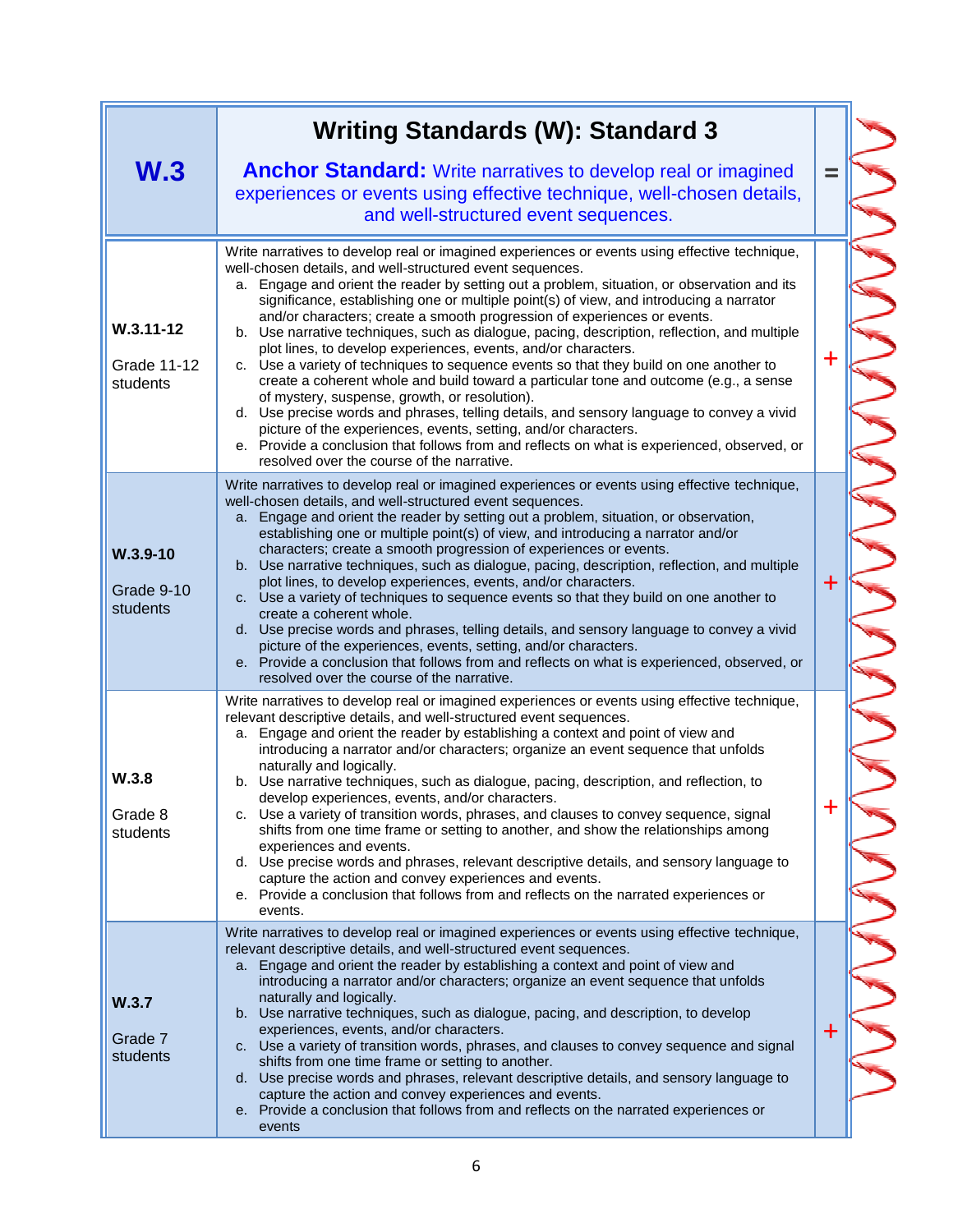| W.3                               | <b>Writing Standards (W): Standard 3</b>                                                                                                                                                                                                                                                                                                                                                                                                                                                                                                                                                                                                                                                                                                                                                                                                              |             |
|-----------------------------------|-------------------------------------------------------------------------------------------------------------------------------------------------------------------------------------------------------------------------------------------------------------------------------------------------------------------------------------------------------------------------------------------------------------------------------------------------------------------------------------------------------------------------------------------------------------------------------------------------------------------------------------------------------------------------------------------------------------------------------------------------------------------------------------------------------------------------------------------------------|-------------|
| W.3.6<br>Grade 6<br>students      | Write narratives to develop real or imagined experiences or events using effective technique,<br>relevant descriptive details, and well-structured event sequences.<br>Engage and orient the reader by establishing a context and introducing a narrator<br>a.<br>and/or characters; organize an event sequence that unfolds naturally and logically.<br>b. Use narrative techniques, such as dialogue, pacing, and description, to develop<br>experiences, events, and/or characters.<br>c. Use a variety of transition words, phrases, and clauses to convey sequence and signal<br>shifts from one time frame or setting to another.<br>d. Use precise words and phrases, relevant descriptive details, and sensory language to<br>convey experiences and events.<br>e. Provide a conclusion that follows from the narrated experiences or events. | $\ddagger$  |
| W.3.5<br>Grade 5<br>students      | Write narratives to develop real or imagined experiences or events using effective technique,<br>descriptive details, and clear event sequences.<br>a. Orient the reader by establishing a situation and introducing a narrator and/or<br>characters; organize an event sequence that unfolds naturally.<br>b. Use narrative techniques, such as dialogue, description, and pacing, to develop<br>experiences and events or show the responses of characters to situations.<br>c. Use a variety of transitional words, phrases, and clauses to manage the sequence of<br>events.<br>d. Use concrete words and phrases and sensory details to convey experiences and events<br>precisely.<br>e. Provide a conclusion that follows from the narrated experiences or events.                                                                             | $\ddag$     |
| W.3.4<br>Grade 4<br>students      | Write narratives to develop real or imagined experiences or events using effective technique,<br>descriptive details, and clear event sequences.<br>a. Orient the reader by establishing a situation and introducing a narrator and/or<br>characters; organize an event sequence that unfolds naturally.<br>b. Use dialogue and description to develop experiences and events or show the responses<br>of characters to situations.<br>c. Use a variety of transitional words and phrases to manage the sequence of events.<br>d. Use concrete words and phrases and sensory details to convey experiences and events<br>precisely.<br>e. Provide a conclusion that follows from the narrated experiences or events.                                                                                                                                  | $\ddot{}$   |
| W.3.3<br>Grade 3<br>students      | Write narratives to develop real or imagined experiences or events using effective technique,<br>descriptive details, and clear event sequences.<br>a. Establish a situation and introduce a narrator and/or characters; organize an event<br>sequence that unfolds naturally.<br>b. Use dialogue and descriptions of actions, thoughts, and feelings to develop experiences<br>and events or show the response of characters to situations.<br>Use temporal words and phrases to signal event order.<br>C.<br>d. Provide a sense of closure.                                                                                                                                                                                                                                                                                                         | $\bm{+}$    |
| W.3.2<br>Grade 2<br>students      | Write narratives in which they recount a well-elaborated event or short sequence of events,<br>include details to describe actions, thoughts, and feelings, use temporal words to signal event<br>order, and provide a sense of closure.                                                                                                                                                                                                                                                                                                                                                                                                                                                                                                                                                                                                              | $\mathbf +$ |
| W.3.1<br>Grade 1<br>students      | Write narratives in which they recount two or more appropriately sequenced events, include<br>some details regarding what happened, use temporal words to signal event order, and<br>provide some sense of closure.                                                                                                                                                                                                                                                                                                                                                                                                                                                                                                                                                                                                                                   | $\ddag$     |
| W.3.K<br>Kindergarten<br>students | Use a combination of drawing, dictating, and writing to narrate a single event or several<br>loosely linked events, tell about the events in the order in which they occurred, and provide a<br>reaction to what happened.                                                                                                                                                                                                                                                                                                                                                                                                                                                                                                                                                                                                                            | $\mathbf +$ |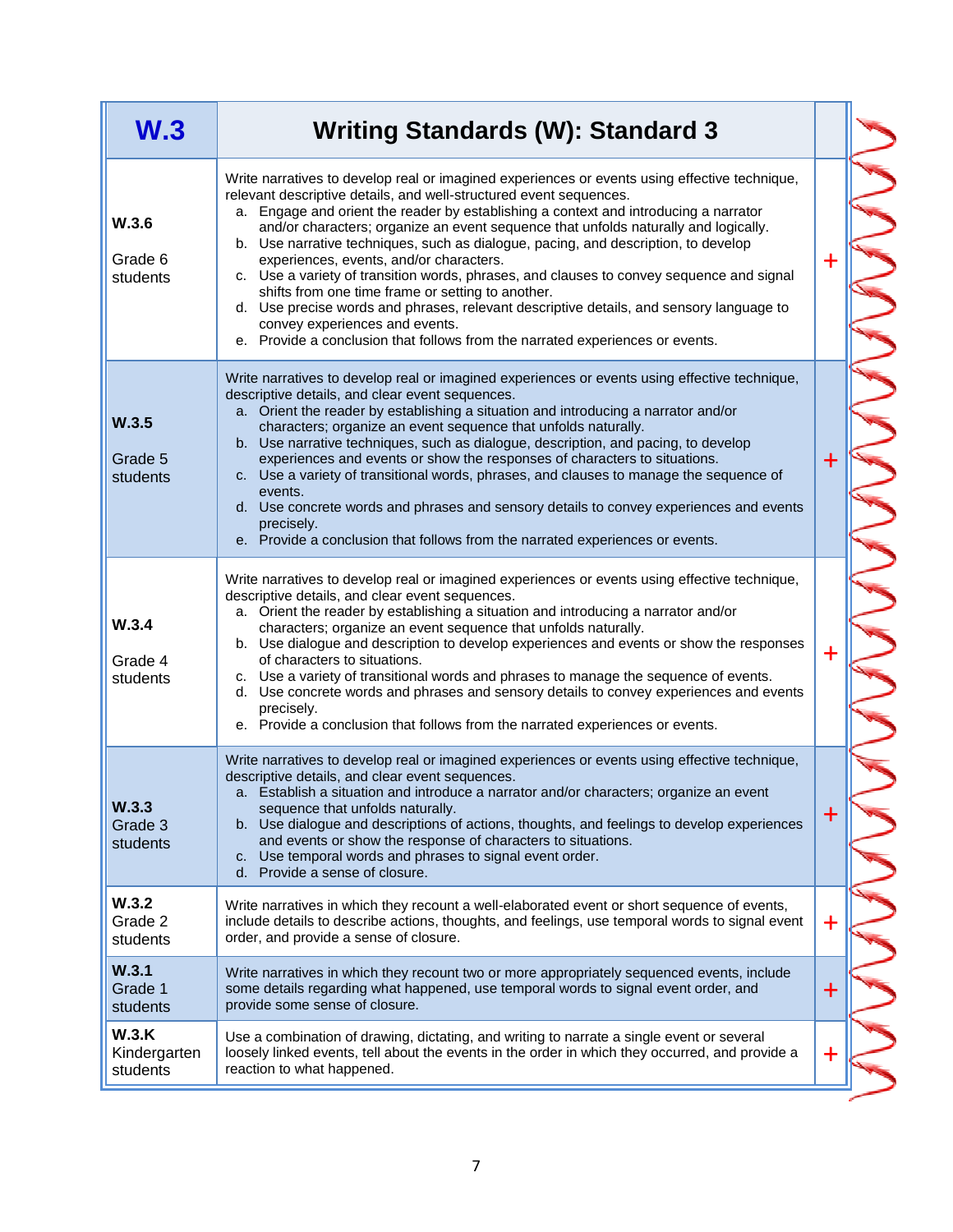|                                                 | <b>Writing Standards (W): Standard 4</b>                                                                                                                                                                                                                       |             |
|-------------------------------------------------|----------------------------------------------------------------------------------------------------------------------------------------------------------------------------------------------------------------------------------------------------------------|-------------|
| W.4                                             | <b>Anchor Standard: Produce clear and coherent writing in which</b><br>the development, organization, and style are appropriate to task,<br>purpose, and audience.                                                                                             | ═           |
| $W.4.11 - 12$<br><b>Grade 11-12</b><br>students | Produce clear and coherent writing in which the development, organization,<br>and style are appropriate to task, purpose, and audience. (Grade-specific<br>expectations for writing types are defined in standards 1-3 above.)                                 | $\div$      |
| $W.4.9-10$<br>Grade 9-10<br>students            | Produce clear and coherent writing in which the development, organization,<br>and style are appropriate to task, purpose, and audience. (Grade-specific<br>expectations for writing types are defined in standards 1-3 above.)                                 | $\mathbf +$ |
| W.4.8<br>Grade 8<br>students                    | Produce clear and coherent writing in which the development, organization,<br>and style are appropriate to task, purpose, and audience. (Grade-specific<br>expectations for writing types are defined in standards 1-3 above.)                                 | $\ddot{}$   |
| W.4.7<br>Grade 7<br>students                    | Produce clear and coherent writing in which the development, organization,<br>and style are appropriate to task, purpose, and audience. (Grade-specific<br>expectations for writing types are defined in standards 1-3 above.)                                 | $+$         |
| W.4.6<br>Grade 6<br>students                    | Produce clear and coherent writing in which the development, organization,<br>and style are appropriate to task, purpose, and audience. (Grade-specific<br>expectations for writing types are defined in standards 1-3 above.)                                 | $\ddot{}$   |
| W.4.5<br>Grade 5<br>students                    | Produce clear and coherent writing (including multiple-paragraph texts)<br>in which the development and organization are appropriate to task, purpose,<br>and audience. (Grade-specific expectations for writing types are defined in<br>standards 1-3 above.) | $\ddag$     |
| W.4.4<br>Grade 4<br>students                    | Produce clear and coherent writing (including multiple-paragraph texts)<br>in which the development and organization are appropriate to task, purpose,<br>and audience. (Grade-specific expectations for writing types are defined in<br>standards 1-3 above.) | $\ddag$     |
| W.4.3<br>Grade 3<br>students                    | With guidance and support from adults, produce writing in which the<br>development and organization are appropriate to task and purpose. (Grade-<br>specific expectations for writing types are defined in standards 1-3 above.)                               | $\ddag$     |
| W.4.2<br>Grade 2<br>students                    | With guidance and support from adults, produce writing in which the<br>development and organization are appropriate to task and purpose.<br>(Grade-specific expectations for writing types are defined in standards<br>$1-3$ above.)                           | $\ddag$     |
| W.4.1<br>Grade 1<br>students                    | (Begins in grade 2)                                                                                                                                                                                                                                            | $\ddot{}$   |
| W.4.K<br>Kindergarten<br>students               | (Begins in grade 2)                                                                                                                                                                                                                                            | ╋           |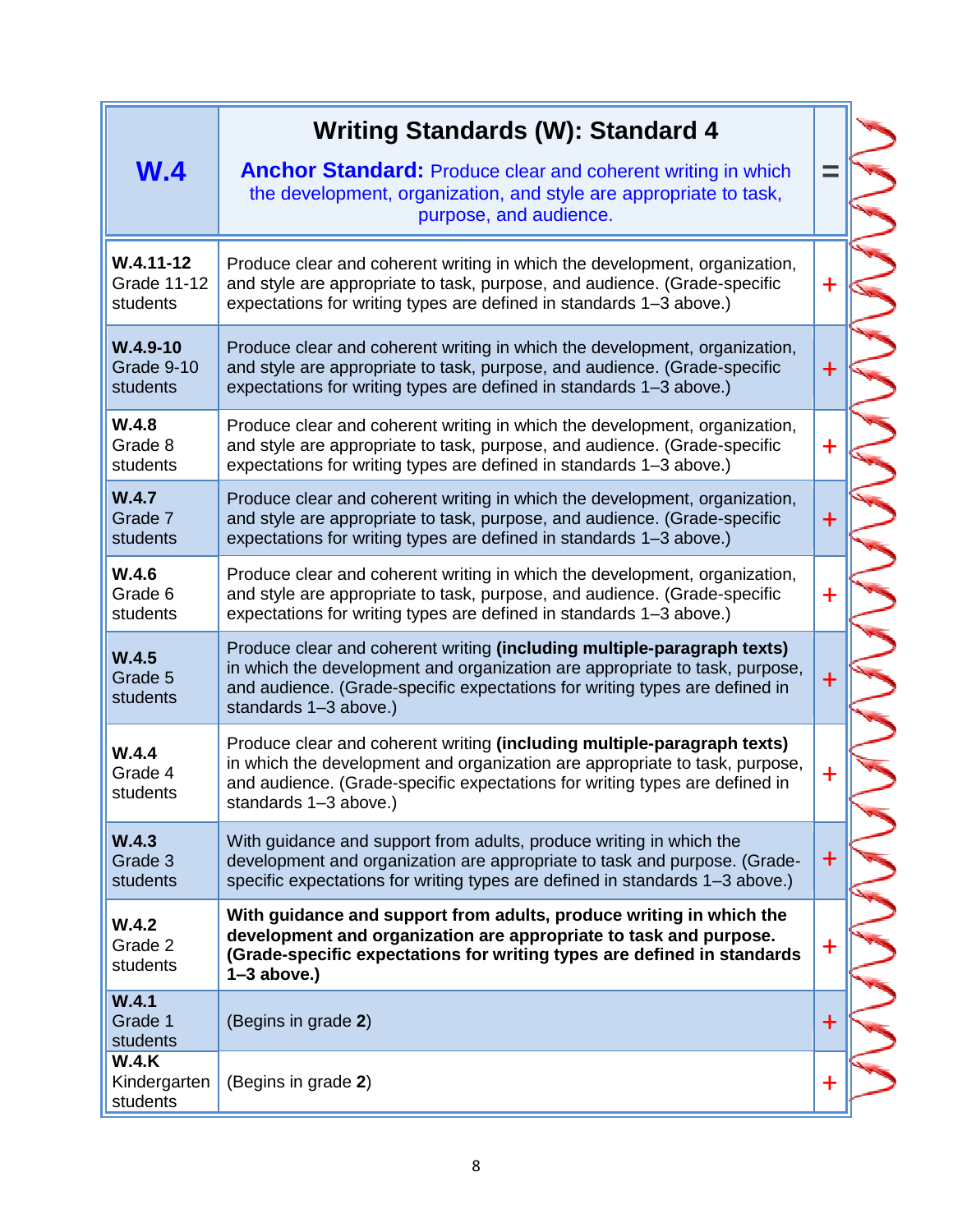|                                                       | <b>Writing Standards (W): Standard 5</b>                                                                                                                                                                                                                                                                                                                   |             |
|-------------------------------------------------------|------------------------------------------------------------------------------------------------------------------------------------------------------------------------------------------------------------------------------------------------------------------------------------------------------------------------------------------------------------|-------------|
| W.5                                                   | <b>Anchor Standard:</b> Develop and strengthen writing as needed by<br>planning, revising, editing, rewriting, or trying a new approach.                                                                                                                                                                                                                   | ⋍           |
| $W.511 - 12$<br><b>Grade 11-12</b><br><b>Students</b> | Develop and strengthen writing as needed by planning, revising, editing, rewriting,<br>or trying a new approach, focusing on addressing what is most significant for a<br>specific purpose and audience. (Editing for conventions should demonstrate<br>command of Language standards 1-3 up to and including grades 11-12.)                               | $\ddag$     |
| $W.5.9-10$<br>Grade 9-10<br><b>Students</b>           | Develop and strengthen writing as needed by planning, revising, editing, rewriting,<br>or trying a new approach, focusing on addressing what is most significant for a<br>specific purpose and audience. (Editing for conventions should demonstrate<br>command of Language standards 1-3 up to and including grades 9-10.)                                | $\pm$       |
| W.5.8<br>Grade 8<br>students                          | With some guidance and support from peers and adults, develop and strengthen<br>writing as needed by planning, revising, editing, rewriting, or trying a new approach,<br>focusing on how well purpose and audience have been addressed. (Editing for<br>conventions should demonstrate command of Language standards 1-3 up to and<br>including grade 8.) | $\mathbf +$ |
| W.5.7<br>Grade 7<br>students                          | With some guidance and support from peers and adults, develop and strengthen<br>writing as needed by planning, revising, editing, rewriting, or trying a new approach,<br>focusing on how well purpose and audience have been addressed. (Editing for<br>conventions should demonstrate command of Language standards 1-3 up to and<br>including grade 7.) | $\ddot{}$   |
| W.5.6<br>Grade 6<br>students                          | With some guidance and support from peers and adults, develop and strengthen<br>writing as needed by planning, revising, editing, rewriting, or trying a new approach.<br>(Editing for conventions should demonstrate command of Language standards 1-3<br>up to and including grade 6.)                                                                   | ╋           |
| W.5.5<br>Grade 5<br>students                          | With guidance and support from peers and adults, develop and strengthen writing<br>as needed by planning, revising, editing, rewriting, or trying a new approach.<br>(Editing for conventions should demonstrate command of Language standards 1-3<br>up to and including grade 5.)                                                                        | $\ddag$     |
| W.5.4<br>Grade 4<br>students                          | With guidance and support from peers and adults, develop and strengthen writing<br>as needed by planning, revising, and editing. (Editing for conventions should<br>demonstrate command of Language standards 1-3 up to and including grade 4.)                                                                                                            | $\mathbf +$ |
| W.5.3<br>Grade 3<br>students                          | With guidance and support from peers and adults, develop and strengthen writing<br>as needed by planning, revising, and editing. (Editing for conventions should<br>demonstrate command of Language standards 1-3 up to and including grade 3.)                                                                                                            | $\ddag$     |
| W.5.2<br>Grade 2<br>students                          | With guidance and support from adults and peers, focus on a topic and strengthen<br>writing as needed by revising and editing.                                                                                                                                                                                                                             | $\ddag$     |
| W.5/1<br>Grade 1<br>students                          | With guidance and support from adults, focus on a topic, respond to questions and<br>suggestions from peers, and add details to strengthen writing as needed.                                                                                                                                                                                              | $\ddot{}$   |
| W.5.K<br>Kindergarten<br>students                     | With guidance and support from adults, respond to questions and suggestions from<br>peers and add details to strengthen writing as needed.                                                                                                                                                                                                                 | $\mathbf +$ |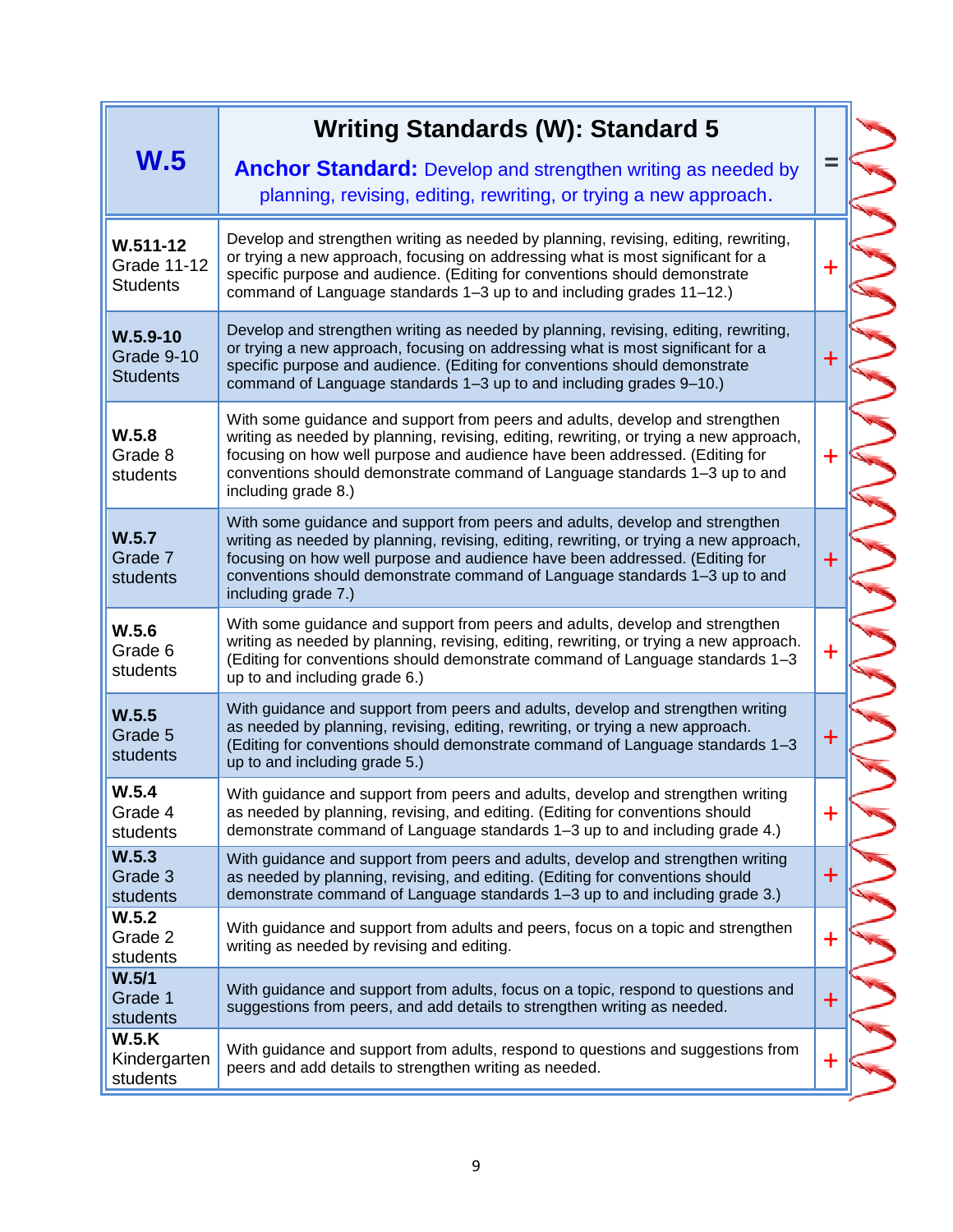|                                                 | <b>Writing Standards (W): Standard 6</b>                                                                                                                                                                                                                                                 |           |
|-------------------------------------------------|------------------------------------------------------------------------------------------------------------------------------------------------------------------------------------------------------------------------------------------------------------------------------------------|-----------|
| <b>W.6</b>                                      | <b>Anchor Standard:</b> Use technology, including the Internet, to<br>produce and publish writing and to interact and collaborate with<br>others.                                                                                                                                        | $\equiv$  |
| $W.6.11 - 12$<br><b>Grade 11-12</b><br>students | Use technology, including the Internet, to produce, publish, and update<br>individual or shared writing products in response to ongoing feedback,<br>including new arguments or information.                                                                                             | $\ddag$   |
| $W.6.9-10$<br>Grade 9-10<br><b>Students</b>     | Use technology, including the Internet, to produce, publish, and update<br>individual or shared writing products, taking advantage of technology's<br>capacity to link to other information and to display information flexibly and<br>dynamically.                                      | $+$       |
| W.6.8<br>Grade 8<br>students                    | Use technology, including the Internet, to produce and publish writing and<br>present the relationships between information and ideas efficiently as well<br>as to interact and collaborate with others.                                                                                 | $\ddot{}$ |
| W.6.7<br>Grade 7<br>students                    | Use technology, including the Internet, to produce and publish writing and<br>link to and cite sources as well as to interact and collaborate with others,<br>including linking to and citing sources.                                                                                   | $\ddag$   |
| W.6.6<br>Grade 6<br>students                    | Use technology, including the Internet, to produce and publish writing as<br>well as to interact and collaborate with others; demonstrate sufficient<br>command of keyboarding skills to type a minimum of three pages in a<br>single sitting.                                           | ╋         |
| W.6.5<br>Grade 5<br>students                    | With some guidance and support from adults, use technology, including<br>the Internet, to produce and publish writing as well as to interact and<br>collaborate with others; demonstrate sufficient command of keyboarding<br>skills to type a minimum of two pages in a single sitting. | $\ddag$   |
| W.6.4<br>Grade 4<br>students                    | With some guidance and support from adults, use technology, including<br>the Internet, to produce and publish writing as well as to interact and<br>collaborate with others; demonstrate sufficient command of keyboarding<br>skills to type a minimum of one page in a single sitting   | ╉         |
| W.6.3<br>Grade 3<br>students                    | With guidance and support from adults, use technology to produce and<br>publish writing (using keyboarding skills) as well as to interact and<br>collaborate with others.                                                                                                                | $+$       |
| W.6.2<br>Grade 2<br>students                    | With guidance and support from adults, use a variety of digital tools to<br>produce and publish writing, including in collaboration with peers.                                                                                                                                          | $\ddag$   |
| W.6.1<br>Grade 1<br>students                    | With guidance and support from adults, use a variety of digital tools to<br>produce and publish writing, including in collaboration with peers.                                                                                                                                          | $\ddot{}$ |
| <b>W.6.K</b><br>Kindergarten<br>students        | With guidance and support from adults, explore a variety of digital tools to<br>produce and publish writing, including in collaboration with peers.                                                                                                                                      | ╋         |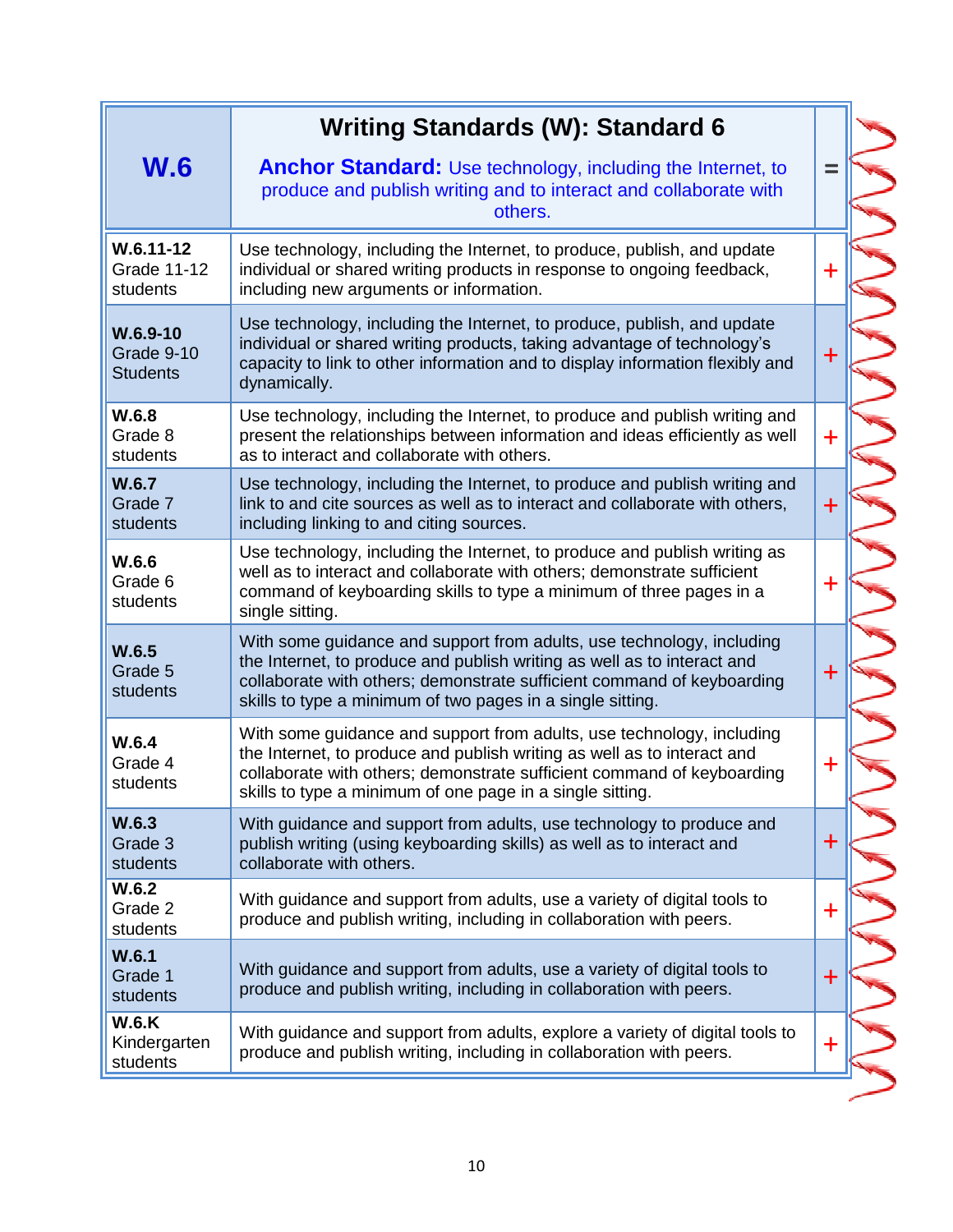| W.7                                             | <b>Writing Standards (W): Standard 7</b><br><b>Anchor Standard:</b> Conduct short as well as more sustained<br>research projects based on focused questions, demonstrating<br>understanding of the subject under investigation.                                                                                  | $=$       |
|-------------------------------------------------|------------------------------------------------------------------------------------------------------------------------------------------------------------------------------------------------------------------------------------------------------------------------------------------------------------------|-----------|
| $W.7.11 - 12$<br><b>Grade 11-12</b><br>students | Conduct short as well as more sustained research projects to answer a<br>question (including a self-generated question) or solve a problem; narrow<br>or broaden the inquiry when appropriate; synthesize multiple sources on<br>the subject, demonstrating understanding of the subject under<br>investigation. | $\pm$     |
| $W.7.9-10$<br>Grade 9-10<br><b>Students</b>     | Conduct short as well as more sustained research projects to answer a<br>question (including a self-generated question) or solve a problem; narrow<br>or broaden the inquiry when appropriate; synthesize multiple sources on<br>the subject, demonstrating understanding of the subject under<br>investigation. | $\ddot{}$ |
| W.7.8<br>Grade 8<br>students                    | Conduct short research projects to answer a question (including a self-<br>generated question), drawing on several sources and generating<br>additional related, focused questions that allow for multiple avenues of<br>exploration.                                                                            | ┿         |
| W.7.7<br>Grade 7<br>students                    | Conduct short research projects to answer a question, drawing on several<br>sources and generating additional related, focused questions for further<br>research and investigation.                                                                                                                              | $\ddag$   |
| W.7.6<br>Grade 6<br>students                    | Conduct short research projects to answer a question, drawing on several<br>sources and refocusing the inquiry when appropriate.                                                                                                                                                                                 | $\ddag$   |
| W.7.5<br>Grade 5<br>students                    | Conduct short research projects that use several sources to build<br>knowledge through investigation of different aspects of a topic.                                                                                                                                                                            | $\ddag$   |
| W.7.4<br>Grade 4<br>students                    | Conduct short research projects that build knowledge through investigation<br>of different aspects of a topic.                                                                                                                                                                                                   | $\ddag$   |
| W.7.3<br>Grade 3<br>students                    | Conduct short research projects that build knowledge about a topic.                                                                                                                                                                                                                                              | $\bm{+}$  |
| W.7.2<br>Grade 2<br>students                    | Participate in shared research and writing projects (e.g., read a number of<br>books on a single topic to produce a report; record science observations).                                                                                                                                                        | $\ddag$   |
| W.7.1<br>Grade 1<br>students                    | Participate in shared research and writing projects (e.g., explore a number<br>of "how-to" books on a given topic and use them to write a sequence of<br>instructions).                                                                                                                                          | $\ddag$   |
| <b>W.7.K</b><br>Kindergarten<br>students        | Participate in shared research and writing projects (e.g., explore a number<br>of books by a favorite author and express opinions about them).                                                                                                                                                                   | $\ddag$   |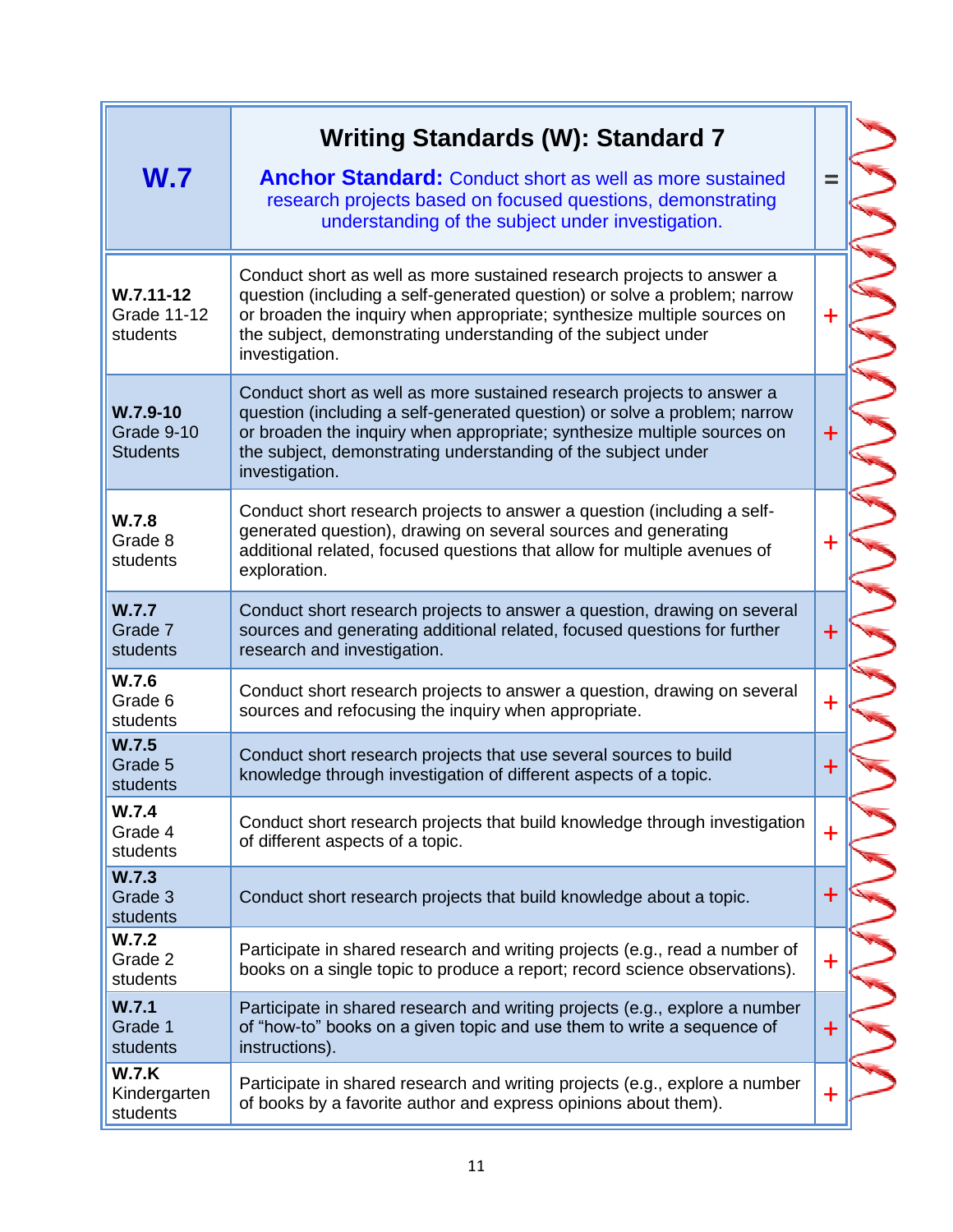| <b>W.8</b>                                             | <b>Writing Standards (W): Standard 8</b><br><b>Anchor Standard:</b> Gather relevant information from multiple<br>print and digital sources, assess the credibility and accuracy of each<br>source, and integrate the information while avoiding plagiarism.                                                                                                                                                                                                  | $=$       |
|--------------------------------------------------------|--------------------------------------------------------------------------------------------------------------------------------------------------------------------------------------------------------------------------------------------------------------------------------------------------------------------------------------------------------------------------------------------------------------------------------------------------------------|-----------|
| $W.8.11 - 12$<br><b>Grade 11-12</b><br><b>Students</b> | Gather relevant information from multiple authoritative print and digital<br>sources, using advanced searches effectively; assess the strengths and<br>limitations of each source in terms of the task, purpose, and audience;<br>integrate information into the text selectively to maintain the flow of ideas,<br>avoiding plagiarism and overreliance on any one source and following a<br>standard format for citation including footnotes and endnotes. | ╉         |
| $W.8.9-10$<br>Grade 9-10<br>students                   | Gather relevant information from multiple authoritative print and digital<br>sources, using advanced searches effectively; assess the usefulness of<br>each source in answering the research question; integrate information into<br>the text selectively to maintain the flow of ideas, avoiding plagiarism and<br>following a standard format for citation including footnotes and<br>endnotes.                                                            | +         |
| W.8.8<br>Grade 8<br>students                           | Gather relevant information from multiple print and digital sources, using<br>search terms effectively; assess the credibility and accuracy of each<br>source; and quote or paraphrase the data and conclusions of others while<br>avoiding plagiarism and following a standard format for citation.                                                                                                                                                         | $\ddag$   |
| W.8.7<br>Grade 7<br>students                           | Gather relevant information from multiple print and digital sources, using<br>search terms effectively; assess the credibility and accuracy of each<br>source; and quote or paraphrase the data and conclusions of others while<br>avoiding plagiarism and following a standard format for citation.                                                                                                                                                         | $\ddag$   |
| W.8.6<br>Grade 6<br>students                           | Gather relevant information from multiple print and digital sources; assess<br>the credibility of each source; and quote or paraphrase the data and<br>conclusions of others while avoiding plagiarism and providing basic<br>bibliographic information for sources.                                                                                                                                                                                         | $\ddot{}$ |
| W.8.5<br>Grade 5<br>students                           | Recall relevant information from experiences or gather relevant<br>information from print and digital sources; summarize or paraphrase<br>information in notes and finished work, and provide a list of sources.                                                                                                                                                                                                                                             | $\ddag$   |
| W.8.4<br>Grade 4<br>students                           | Recall relevant information from experiences or gather relevant<br>information from print and digital sources; take notes, paraphrase, and<br>categorize information, and provide a list of sources.                                                                                                                                                                                                                                                         | $\ddag$   |
| W.8.3<br>Grade 3<br>students                           | Recall information from experiences or gather information from print and<br>digital sources; take brief notes on sources and sort evidence into<br>provided categories.                                                                                                                                                                                                                                                                                      | $\pm$     |
| W.8.2<br>Grade 2<br>students                           | Recall information from experiences or gather information from provided<br>sources to answer a question.                                                                                                                                                                                                                                                                                                                                                     | $\ddag$   |
| W.8.1<br>Grade 1<br>students                           | With guidance and support from adults, recall information from<br>experiences or gather information from provided sources to answer a<br>question.                                                                                                                                                                                                                                                                                                           | $\ddag$   |
| <b>W.8.K</b><br>Kindergarten<br>students               | With guidance and support from adults, recall information from<br>experiences or gather information from provided sources to answer a<br>question.                                                                                                                                                                                                                                                                                                           | $\ddag$   |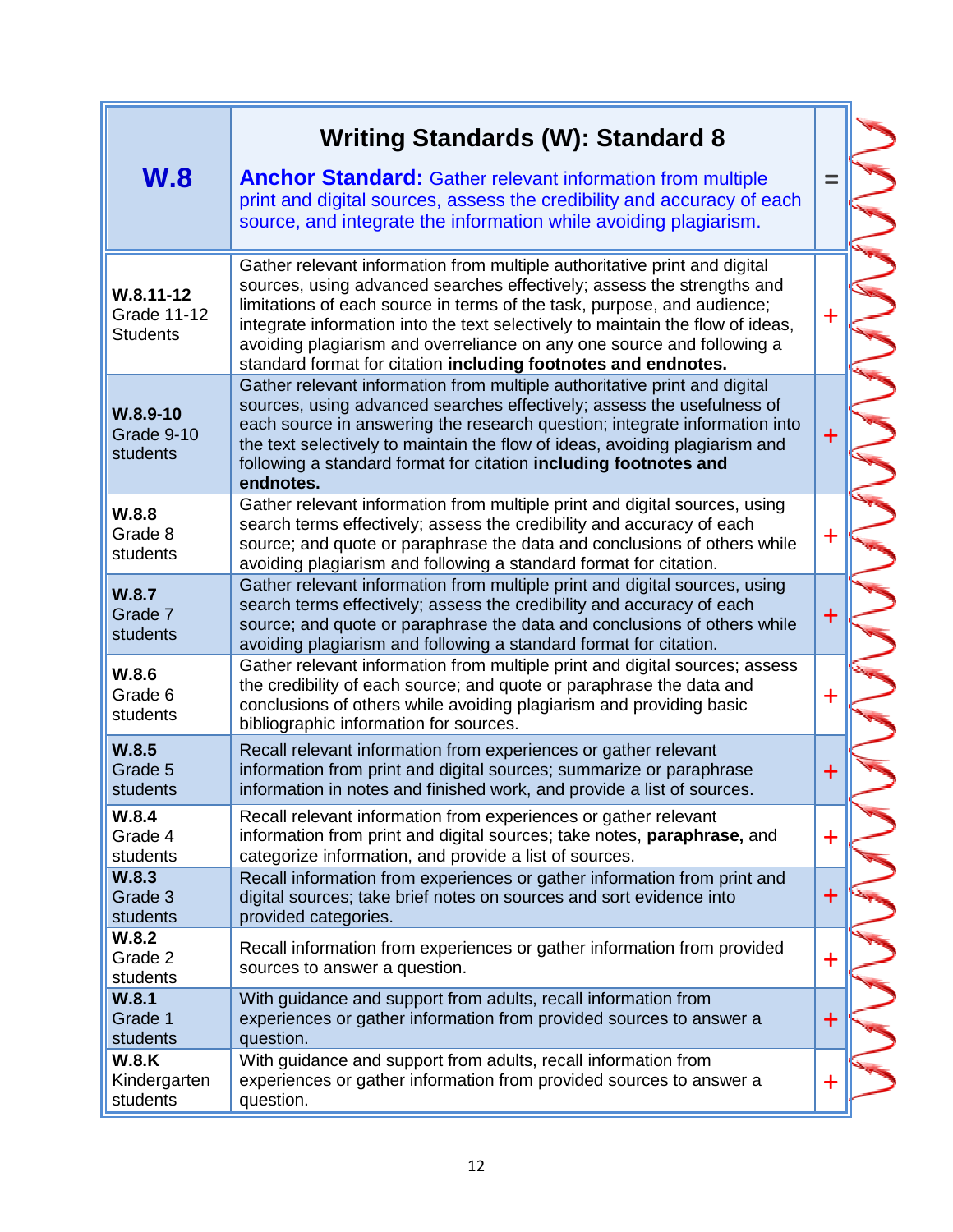|                                                 | <b>Writing Standards (W): Standard 9</b>                                                                                                                                                                                                                                                                                                                                                                                                                                                                                                                                                                                                                                                                                                                                                                                            |             |
|-------------------------------------------------|-------------------------------------------------------------------------------------------------------------------------------------------------------------------------------------------------------------------------------------------------------------------------------------------------------------------------------------------------------------------------------------------------------------------------------------------------------------------------------------------------------------------------------------------------------------------------------------------------------------------------------------------------------------------------------------------------------------------------------------------------------------------------------------------------------------------------------------|-------------|
| W.9                                             | <b>Anchor Standard:</b> Draw evidence from literary and or<br>informational texts to support analysis, reflection, and<br>research.                                                                                                                                                                                                                                                                                                                                                                                                                                                                                                                                                                                                                                                                                                 | $=$         |
| $W.9.11 - 12$<br><b>Grade 11-12</b><br>students | Draw evidence from literary or informational texts to support analysis,<br>reflection, and research.<br>a. Apply grades 11-12 Reading standards to literature (e.g.,<br>"Demonstrate knowledge of eighteenth-, nineteenth- and early-<br>twentieth-century foundational works of American literature, including<br>how two or more texts from the same period treat similar themes or<br>topics").<br>b. Apply grades 11–12 Reading standards to literary nonfiction (e.g.,<br>"Delineate and evaluate the reasoning in seminal U.S. texts, including<br>the application of constitutional principles and use of legal reasoning<br>[e.g., in U.S. Supreme Court Case majority opinions and dissents) and<br>the premises, purposes, and arguments in works of public advocacy<br>(e.g., The Federalist, presidential addresses]"). | $\ddag$     |
| $W.9.9 - 10$<br>Grade 9-10<br>students          | Draw evidence from literary or informational texts to support analysis,<br>reflection, and research.<br>a. Apply grades 9–10 Reading standards to literature (e.g., "Analyze how<br>an author draws on and transforms source material in a specific work<br>[e.g., how Shakespeare treats a theme or topic from Ovid or the Bible<br>or how a later author draws on a play by Shakespeare]").<br>b. Apply grades 9–10 Reading standards to literary nonfiction (e.g.,<br>"Delineate and evaluate the argument and specific claims in a text,<br>assessing whether the reasoning is valid and the evidence is relevant<br>and sufficient; identify false statements and fallacious reasoning")                                                                                                                                       | $\ddot{}$   |
| W.9.8<br>Grade 8<br>students                    | Draw evidence from literary or informational texts to support analysis,<br>reflection, and research.<br>a. Apply grade 8 Reading standards to literature (e.g., "Analyze how a<br>modern work of fiction draws on themes, patterns of events, or<br>character types from myths, traditional stories, or religious works such<br>as the Bible, including describing how the material is rendered new").<br>b. Apply grade 8 Reading standards to literary nonfiction (e.g.,<br>"Delineate and evaluate the argument and specific claims in a text,<br>assessing whether the reasoning is sound and the evidence is<br>relevant and sufficient; recognize when irrelevant evidence is<br>introduced").                                                                                                                                | $\mathbf +$ |
| W.9.7<br>Grade 7<br>students                    | Draw evidence from literary or informational texts to support analysis,<br>reflection, and research.<br>a. Apply grade 7 Reading standards to literature (e.g., "Compare and<br>contrast a fictional portrayal of a time, place, or character and a<br>historical account of the same period as a means of understanding<br>how authors of fiction use or alter history").<br>b. Apply grade 7 Reading standards to literary nonfiction (e.g. "Trace<br>and evaluate the argument and specific claims in a text, assessing<br>whether the reasoning is sound and the evidence is relevant and<br>sufficient to support the claims").                                                                                                                                                                                                | $\ddag$     |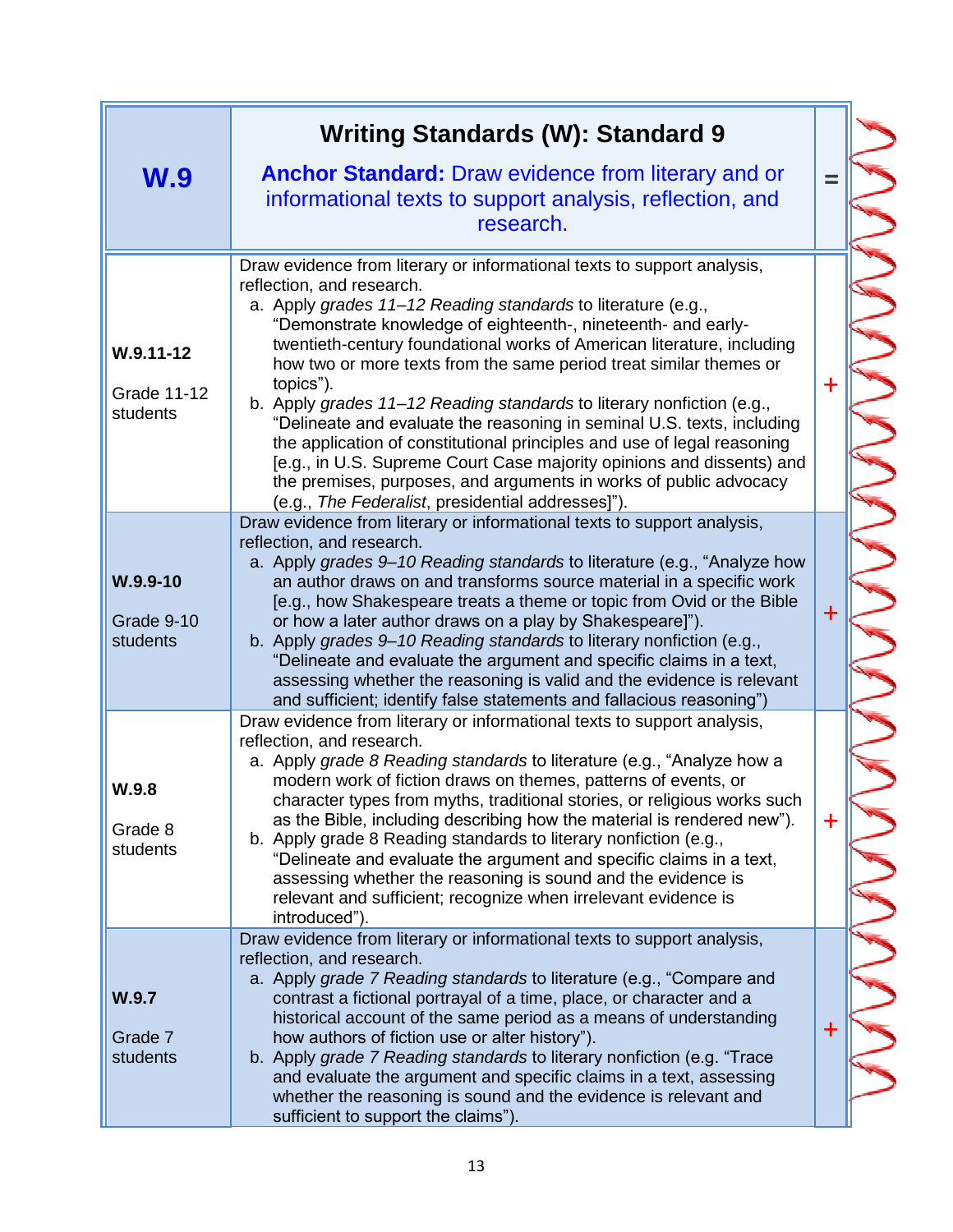| W.9                               | <b>Writing Standards (W): Standard 9</b>                                                                                                                                                                                                                                                                                                                                                                                                                                                                                                                                                                  |             |  |
|-----------------------------------|-----------------------------------------------------------------------------------------------------------------------------------------------------------------------------------------------------------------------------------------------------------------------------------------------------------------------------------------------------------------------------------------------------------------------------------------------------------------------------------------------------------------------------------------------------------------------------------------------------------|-------------|--|
| W.9.6<br>Grade 6<br>students      | Draw evidence from literary or informational texts to support analysis,<br>reflection, and research.<br>a. Apply grade 6 Reading standards to literature (e.g., "Compare and<br>contrast texts in different forms or genres [e.g., stories and poems;<br>historical novels and fantasy stories] in terms of their approaches to<br>similar themes and topics").<br>b. Apply grade 6 Reading standards to literary nonfiction (e.g., "Trace<br>and evaluate the argument and specific claims in a text, distinguishing<br>claims that are supported by reasons and evidence from claims that<br>are not"). | ÷           |  |
| W.9.5<br>Grade 5<br>students      | Draw evidence from literary or informational texts to support analysis,<br>reflection, and research.<br>a. Apply grade 5 Reading standards to literature (e.g., "Compare and<br>contrast two or more characters, settings, or events in a story or a<br>drama, drawing on specific details in the text [e.g., how characters<br>interact]").<br>b. Apply grade 5 Reading standards to informational texts (e.g., "Explain<br>how an author uses reasons and evidence to support particular points<br>in a text, identifying which reasons and evidence support which<br>point[s]").                       | $\ddot{}$   |  |
| W.9.4<br>Grade 4<br>students      | Draw evidence from literary or informational texts to support analysis,<br>reflection, and research.<br>a. Apply grade 4 Reading standards to literature (e.g., "Describe in depth<br>a character, setting, or event in a story or drama, drawing on specific<br>details in the text [e.g., a character's thoughts, words, or actions].").<br>b. Apply grade 4 Reading standards to informational texts (e.g., "Explain"<br>how an author uses reasons and evidence to support particular points<br>in a text").                                                                                          | $\mathbf +$ |  |
| W.9.3<br>Grade 3<br>students      | (Begins in grade 4)                                                                                                                                                                                                                                                                                                                                                                                                                                                                                                                                                                                       | ┿           |  |
| W.9.2<br>Grade 2<br>students      | (Begins in grade 4)                                                                                                                                                                                                                                                                                                                                                                                                                                                                                                                                                                                       | $\mathbf +$ |  |
| W.9.1<br>Grade 1<br>students      | (Begins in grade 4)                                                                                                                                                                                                                                                                                                                                                                                                                                                                                                                                                                                       | $\mathbf +$ |  |
| W.9.K<br>Kindergarten<br>students | (Begins in grade 4)                                                                                                                                                                                                                                                                                                                                                                                                                                                                                                                                                                                       | $\ddag$     |  |
|                                   |                                                                                                                                                                                                                                                                                                                                                                                                                                                                                                                                                                                                           |             |  |